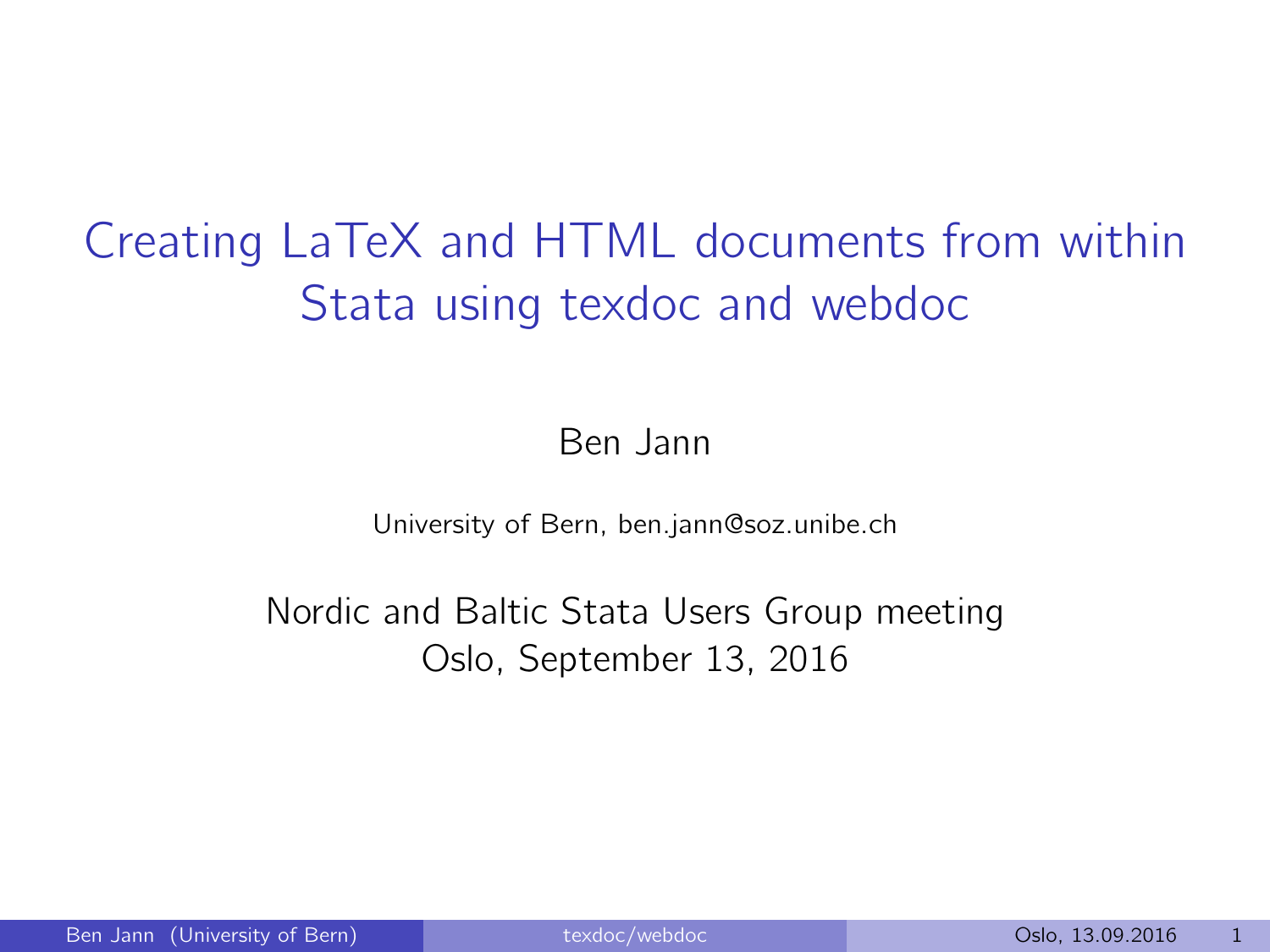## **Outline**

#### • Motivation

- The texdoc and webdoc commands
	- $\blacktriangleright$  Usage of texdoc
	- $\blacktriangleright$  Examples
	- $\blacktriangleright$  Additional info on webdoc
- **o** Limitations
- Documentation and software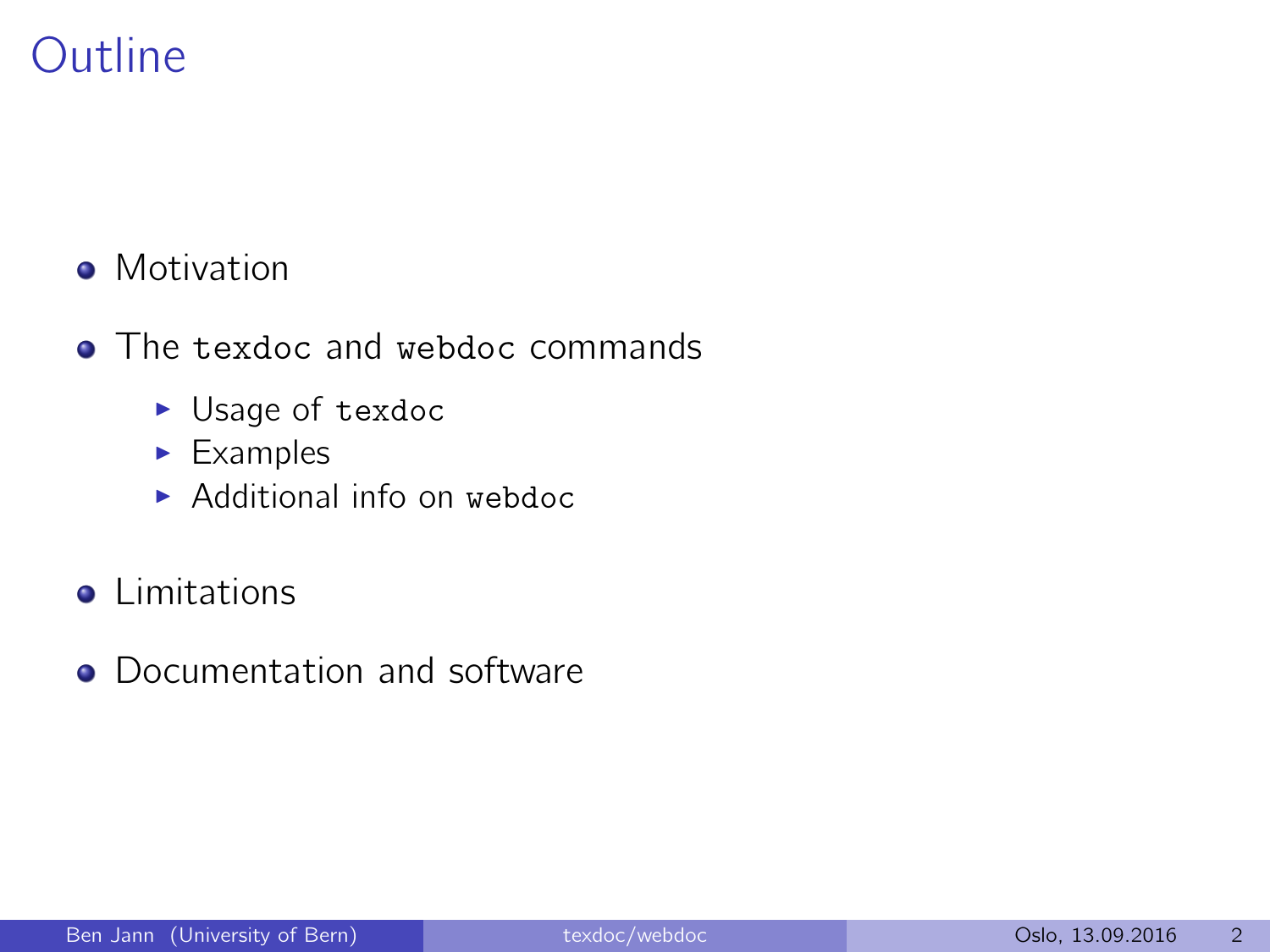### **Motivation**

- As Stata users, we create many documents that include pieces of Stata output, graphs, or other Stata results in one way or the other.
- Manual inclusion of such elements in documents can be tedious and error prone.
- Good—and efficient—practice is to automate such tasks.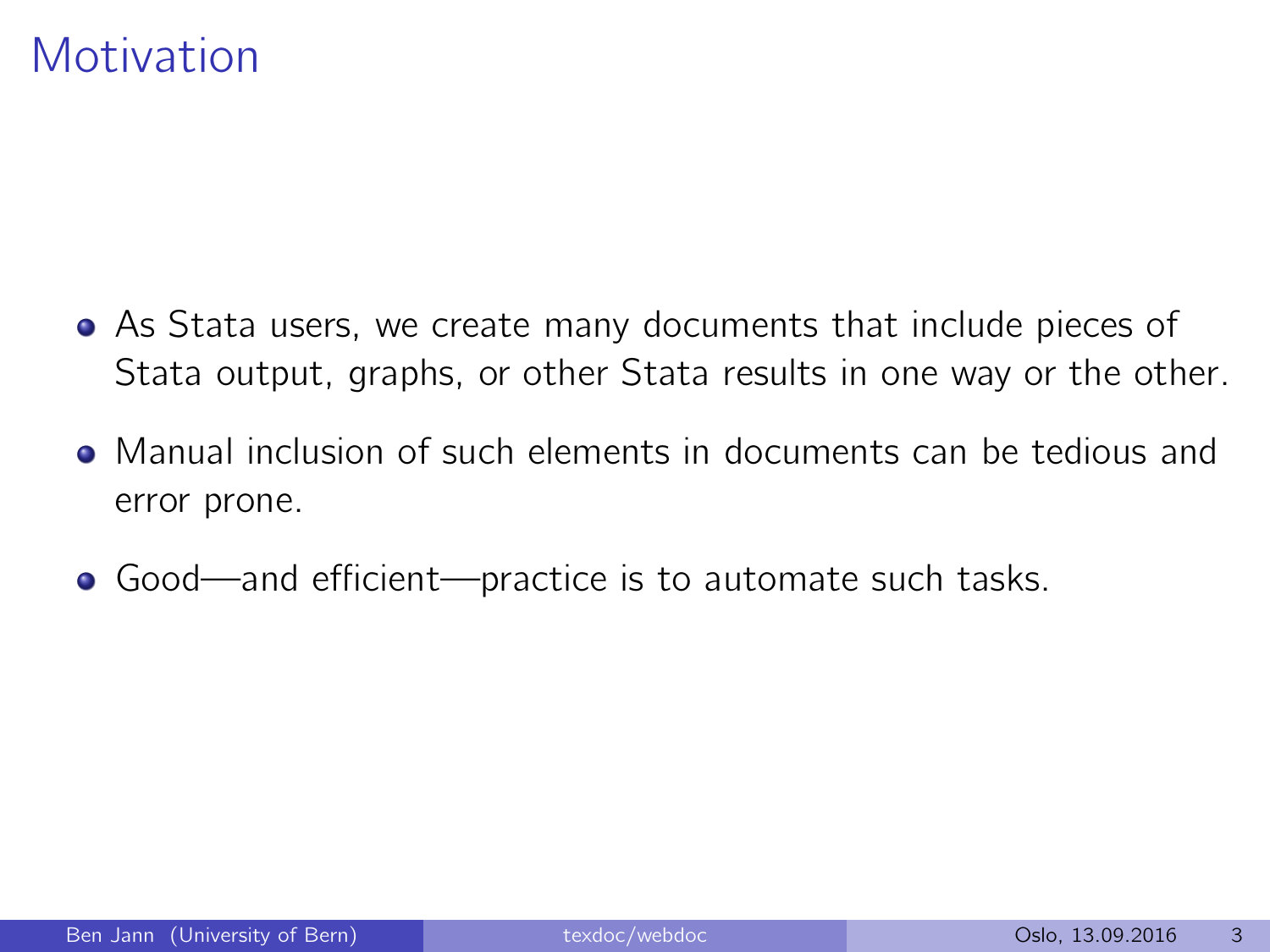## Motivation

- Some candidates for automation:
	- $\triangleright$  Yearly reports with a given structure but changing results
	- $\triangleright$  Research articles containing tables and graphs
	- $\triangleright$  Documentations of datasets or data analyses
	- $\triangleright$  Stata Journal articles illustrating the use of Stata commands
	- $\triangleright$  Stata Press books or other textbooks
	- $\blacktriangleright$  Solutions to Stata exercises
	- $\blacktriangleright$  Presentations and class notes
	- $\triangleright$  Websites ...
		- $\star$  . . . reporting results computed by Stata
		- $\star$  ... documenting datasets or data analyses
		- $\star$  . . . documenting the use of Stata commands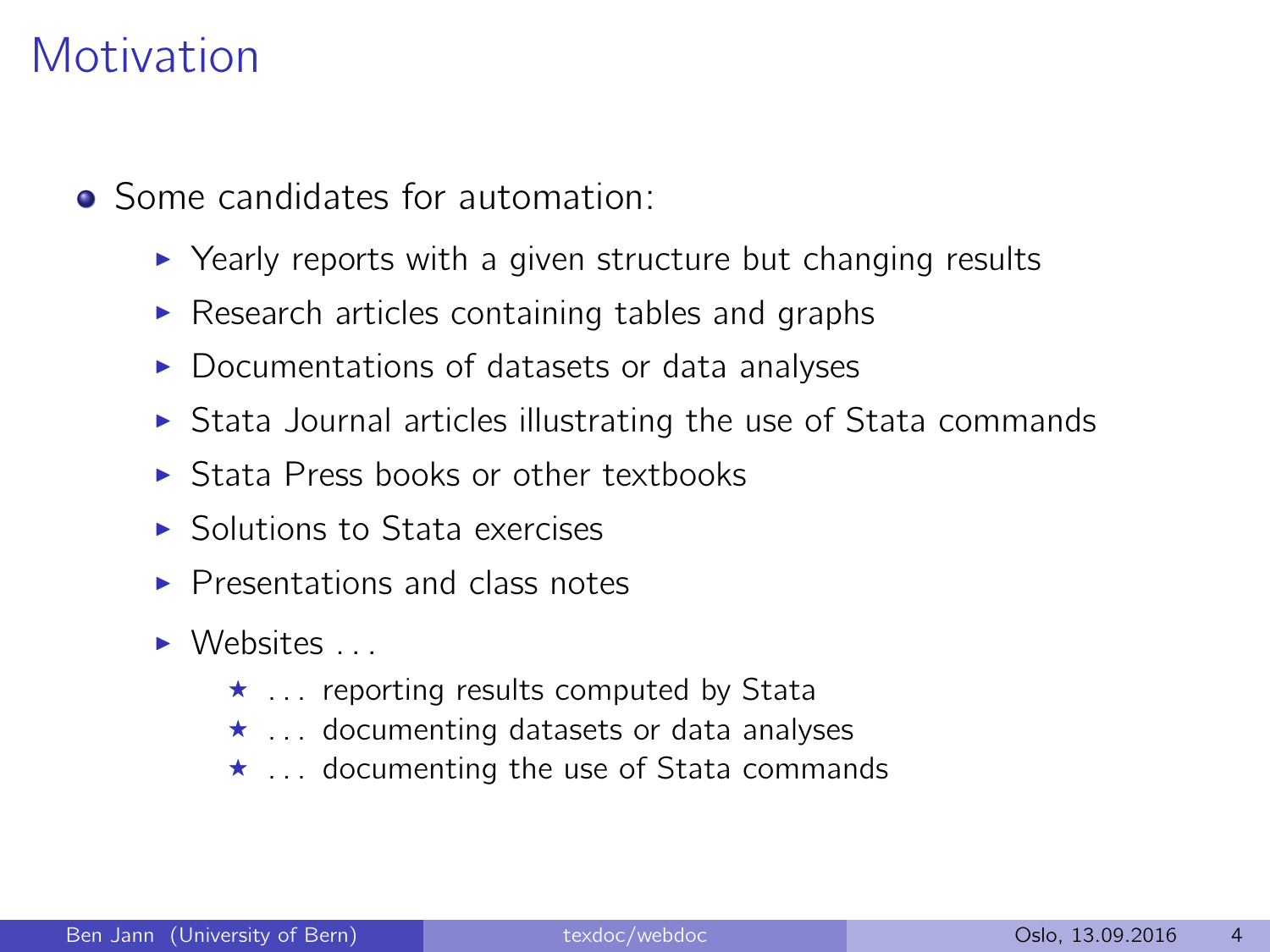## **Motivation**

- **There are two main reasons for automation.** 
	- 1. Efficiency
		- Do manual work only once.

#### 2. Reproducibility

- As scientists, we want complete documentation of data production and data analysis.
- $\triangleright$  Automation makes errors less likely (and makes the detection of errors more likely).
	- As a side effect, automation leads to standardization, which is usually a good idea for high quality and reliable science.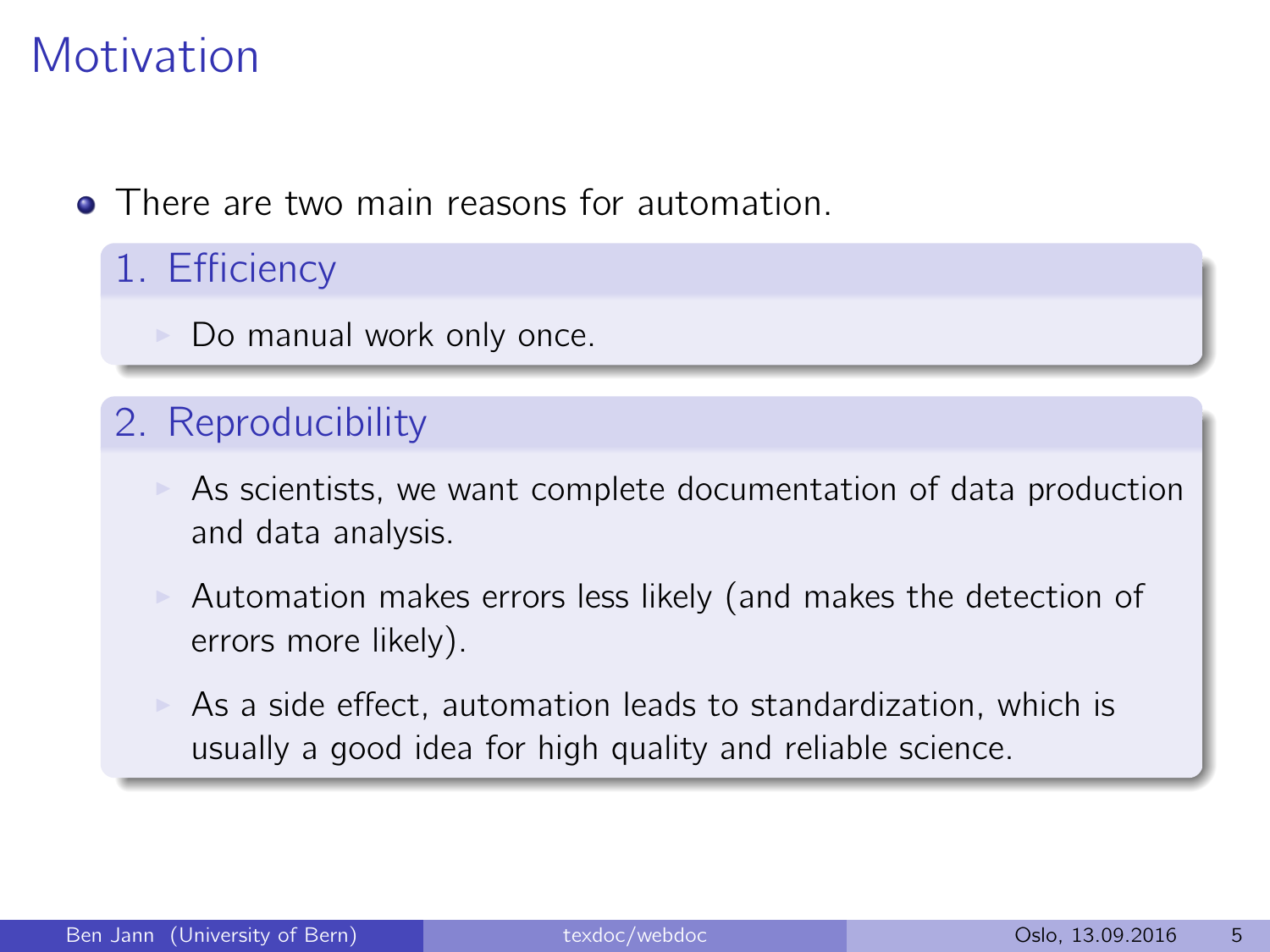#### The texdoc and webdoc commands

**• texdoc and webdoc are commands that support such automation.** 

- $\triangleright$  texdoc is for LAT<sub>E</sub>X, the final product usually being a PDF
- $\triangleright$  webdoc is for HTML (or Markdown)

With texdoc/webdoc you can maintain a single do-file that contains

- $\triangleright$  the Stata code of your data analysis and
- $\triangleright$  the text for your report/article/book/website etc.
- Processing the do-file with texdoc/webdoc will run the analysis and create the source file of your document, containing text and results.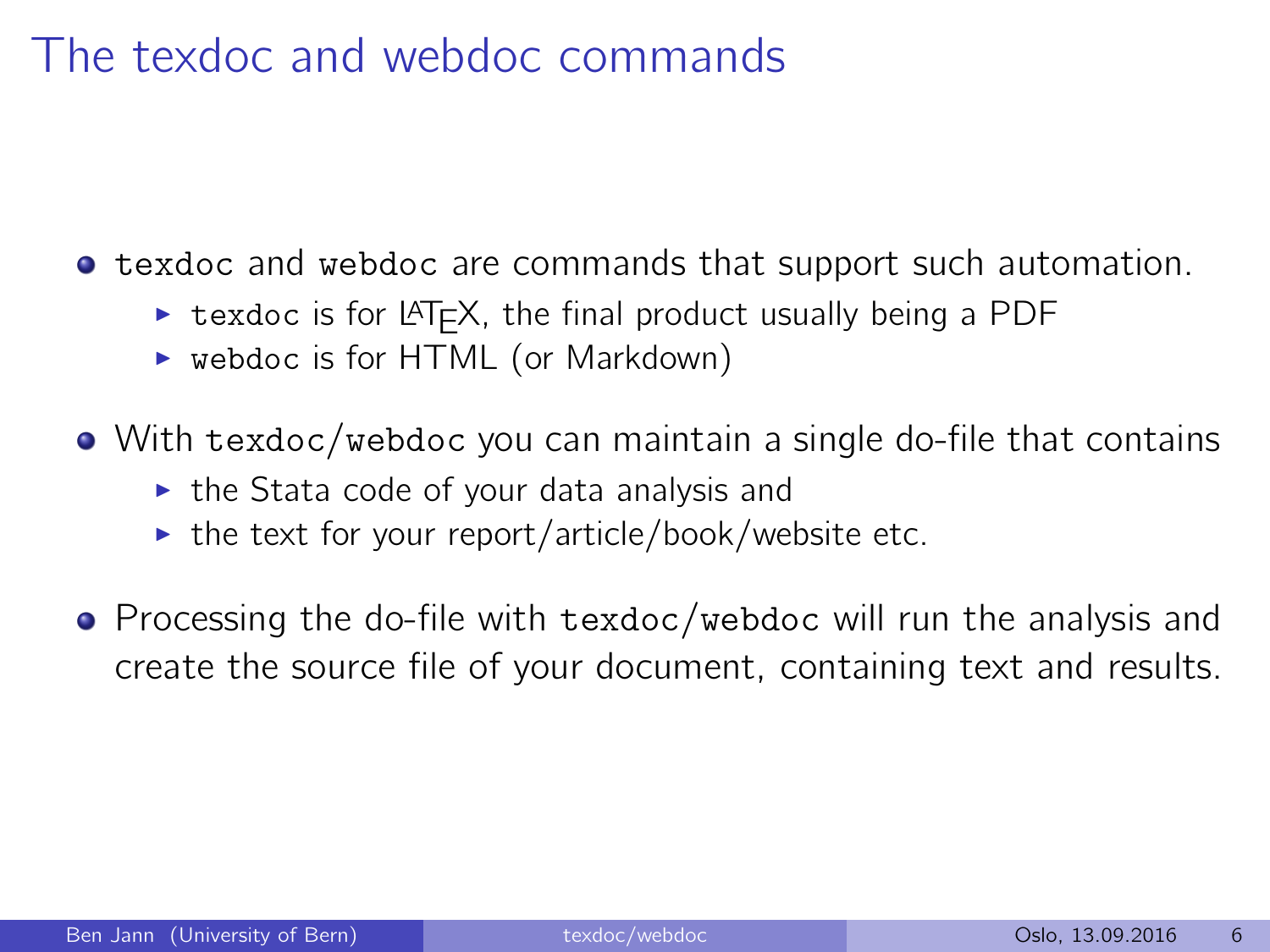## Usage of texdoc

• The basic procedure is to write a do-file including Stata commands and sections of LAT<sub>E</sub>X code and then process the do-file by:

 $\quad$  texdoc do filename  $\big[$  ,  $~$  options  $\big]$ 

- The output of texdoc do will be a source file that can then be processed by a LATEX compiler to generate the final document.
- To facilitate the workflow, a good idea is to set up a keyboard shortcut in your text editor, say Ctrl+R, that grabs the current do-file and processes it by texdoc do.
- **•** texdoc do can be nested. In complex documents it may be desirable to include parts of the code in separates files. Use texdoc do to call these files within your master do-file. This also works if the master do-file itself is processed by texdoc do.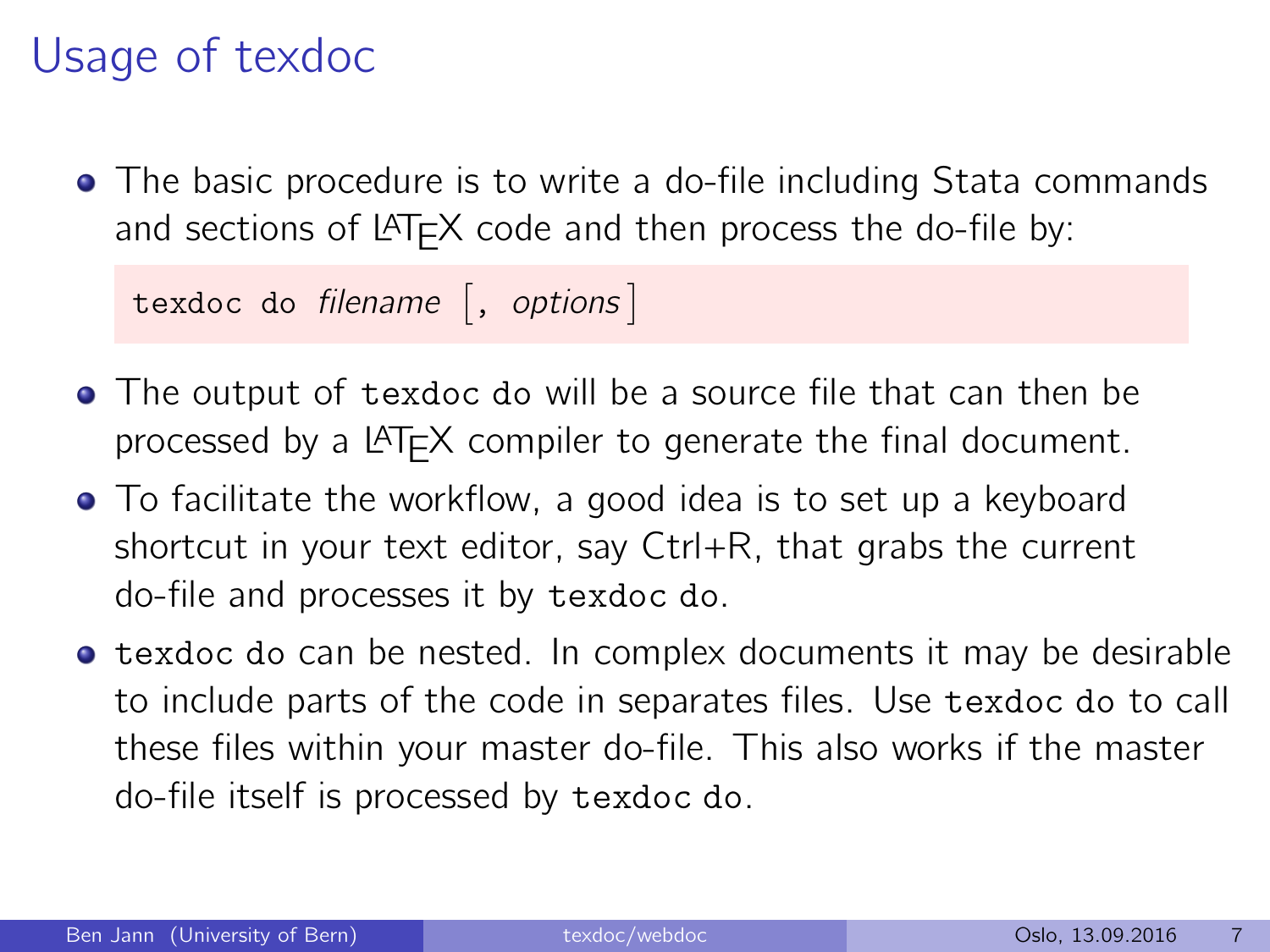#### Structure of a texdoc do-file

The basic structure of a do-file to be processed by texdoc do is

```
\texttt{texdo} \texttt{c init} \texttt{do} \texttt{cname} \texttt{c} , \texttt{options} \texttt{c}... Stata commands ...
/***
... LAT<sub>F</sub>X section ...
***/
... Stata commands ...
/***
... LAT<sub>F</sub>X section ...
***/
etc.
texdoc close
```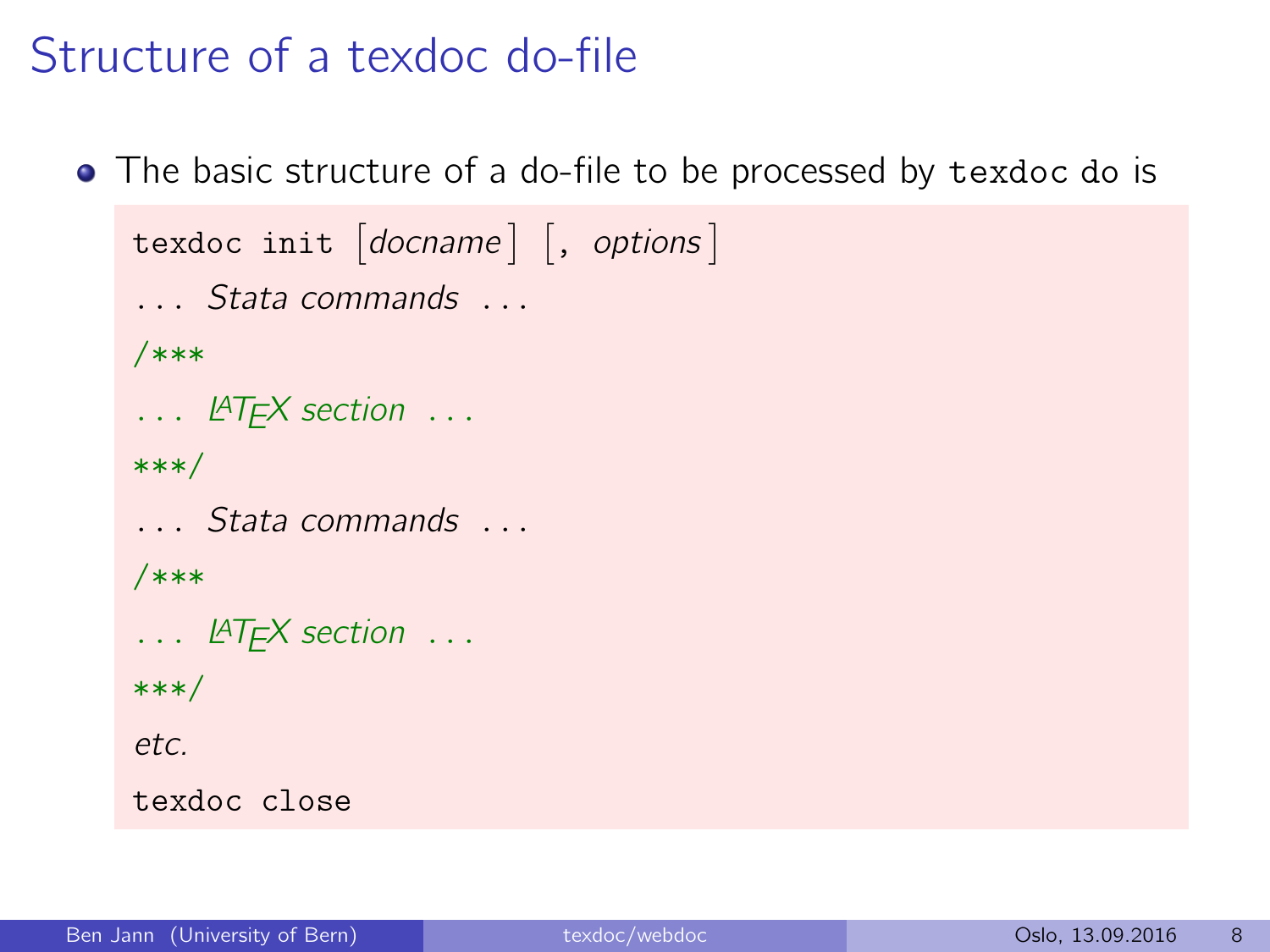## Structure of a texdoc do-file

**•** The command

texdoc  $\text{init}$   $|$  docname  $|$   $|$ , options  $|$ 

 $initializes$  the LAT<sub>F</sub>X document and specifies general settings.

- $\triangleright$  docname is the name of the LAT<sub>E</sub>X file be written to
- $\triangleright$  options may be used, e.g., to specify folders for log files and graphs and determine the rules for naming the files. Furthermore, the default behavior of the texdoc stlog (see below) can be set.
- $\triangleright$  texdoc init can be applied repeatedly within a do-file (omitting docname) to change the settings between different sections of the do-file.
- If texdoc init is omitted, texdoc do will automatically initialize the output document using the name of the do-file.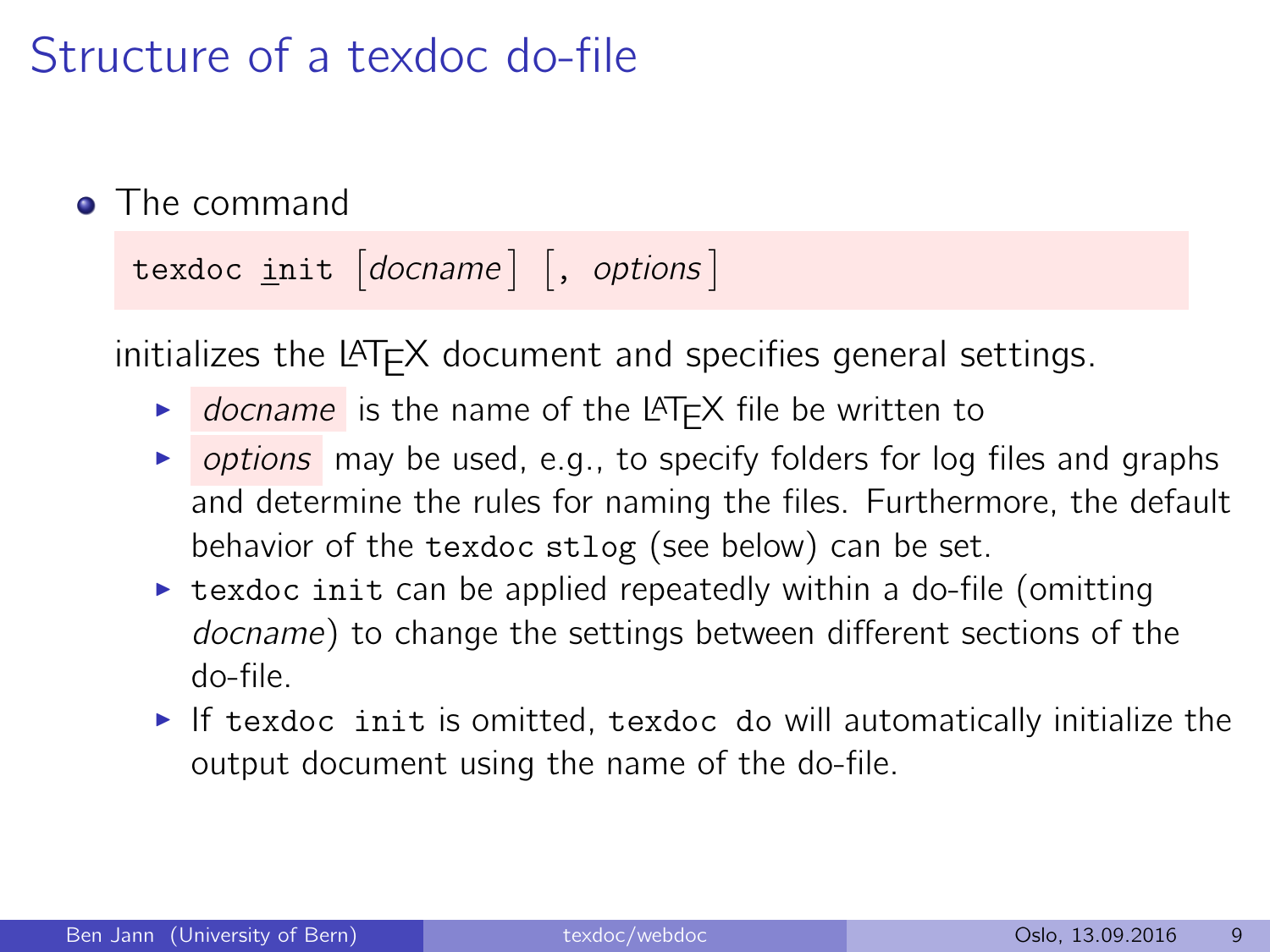## Structure of a texdoc do-file

• Inserts such as

```
/***
\ldots LAT<sub>F</sub>X section \ldots***/
```
are used to included sections of text and  $LAT$  $\overline{F}X$  code in the document. The sections will be copied to the output document as is (without expanding Stata macros).

**•** The command

texdoc close

closes the LATEX document. As texdoc do automatically closes the LATEX document, texdoc close is usually not needed.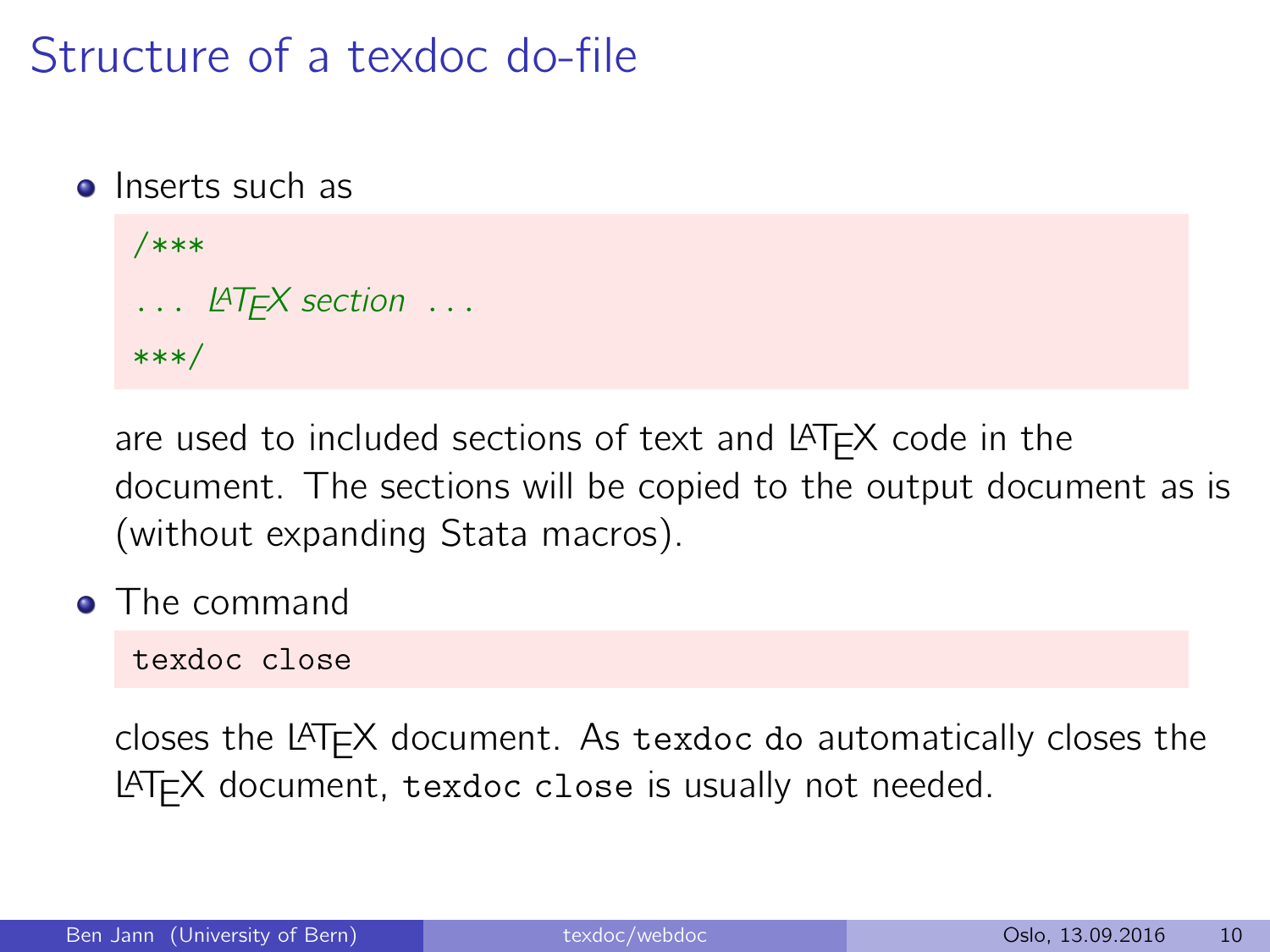# Including output from Stata commands

 $\bullet$  The syntax to include output from Stata commands in the LAT<sub>F</sub>X document is

```
...
texdoc stlog [name] [, options]
... Stata commands ...
texdoc stlog close
...
```
- $\triangleright$  All output form the commands between texdoc stlog and texdoc stlog close will be written to a separate log file that is then included in the  $\angle$ FIFX document with proper formatting.
- $\triangleright$  You may provide a stable *name* for the output section or have texdoc make a name up on the fly.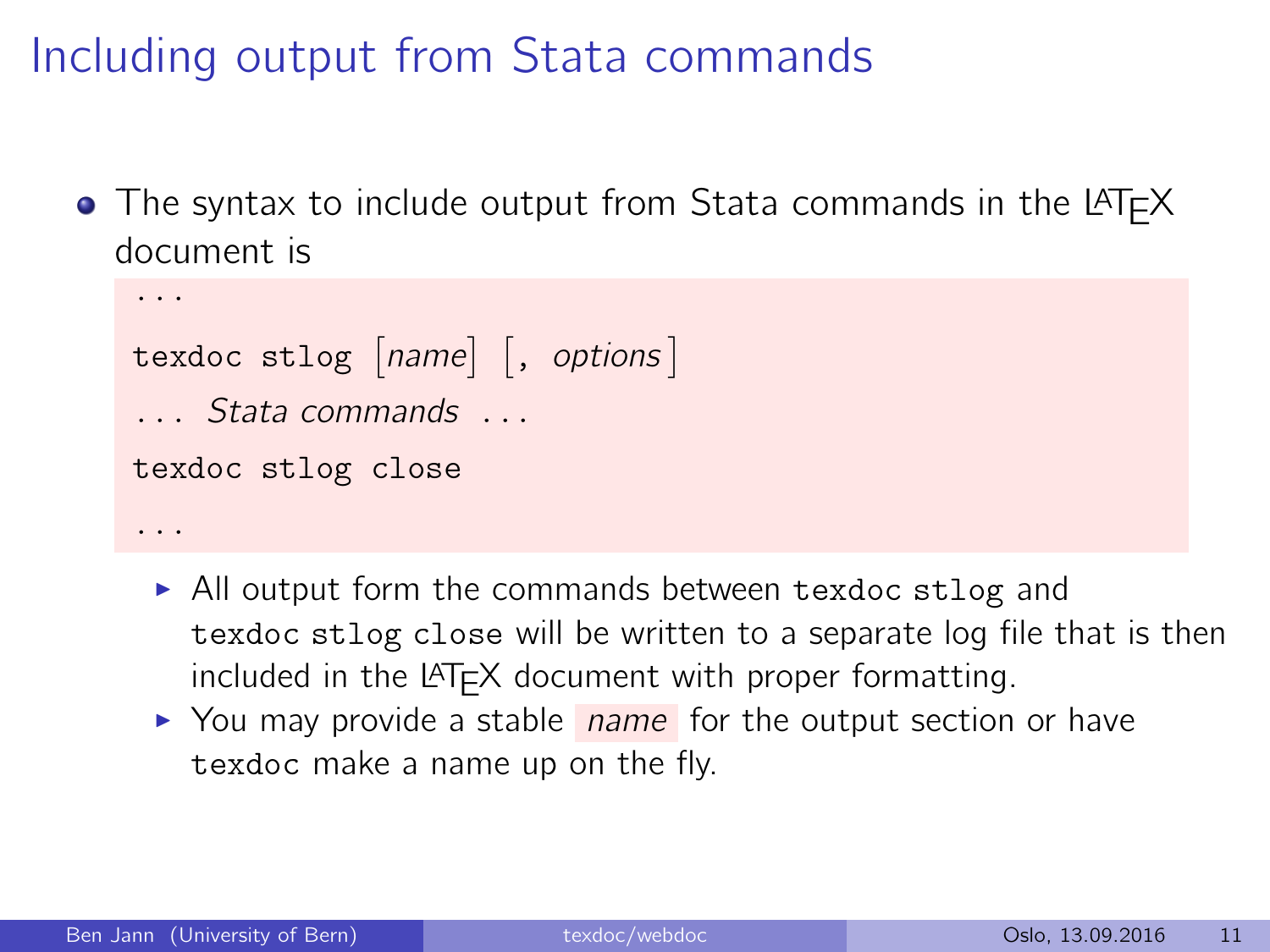## Including output from Stata commands

- The *options* of texdoc stlog determine what exactly is done with the commands in the output section.
- Some options are:
	- $\triangleright$  nodo to skip executing the commands. This is an extremely useful option as it allows you to skip rerunning the commands once an output section is all set.
	- $\triangleright$  cmdstrip to remove the command lines form the output (i.e. only print the output without commands).
	- $\triangleright$  cmdlog to print the Stata code instead of a Stata log.
	- $\blacktriangleright$  etc.
- All options can also be specified with texdoc init to set the default behavior. Each option has a complementary form so that the chosen defaults can be overridden.
	- $\triangleright$  For example, specify option nodo with texdoc init to turn all commands off, but then specify option do with texdoc stlog to turn the commands back on in a specific output section.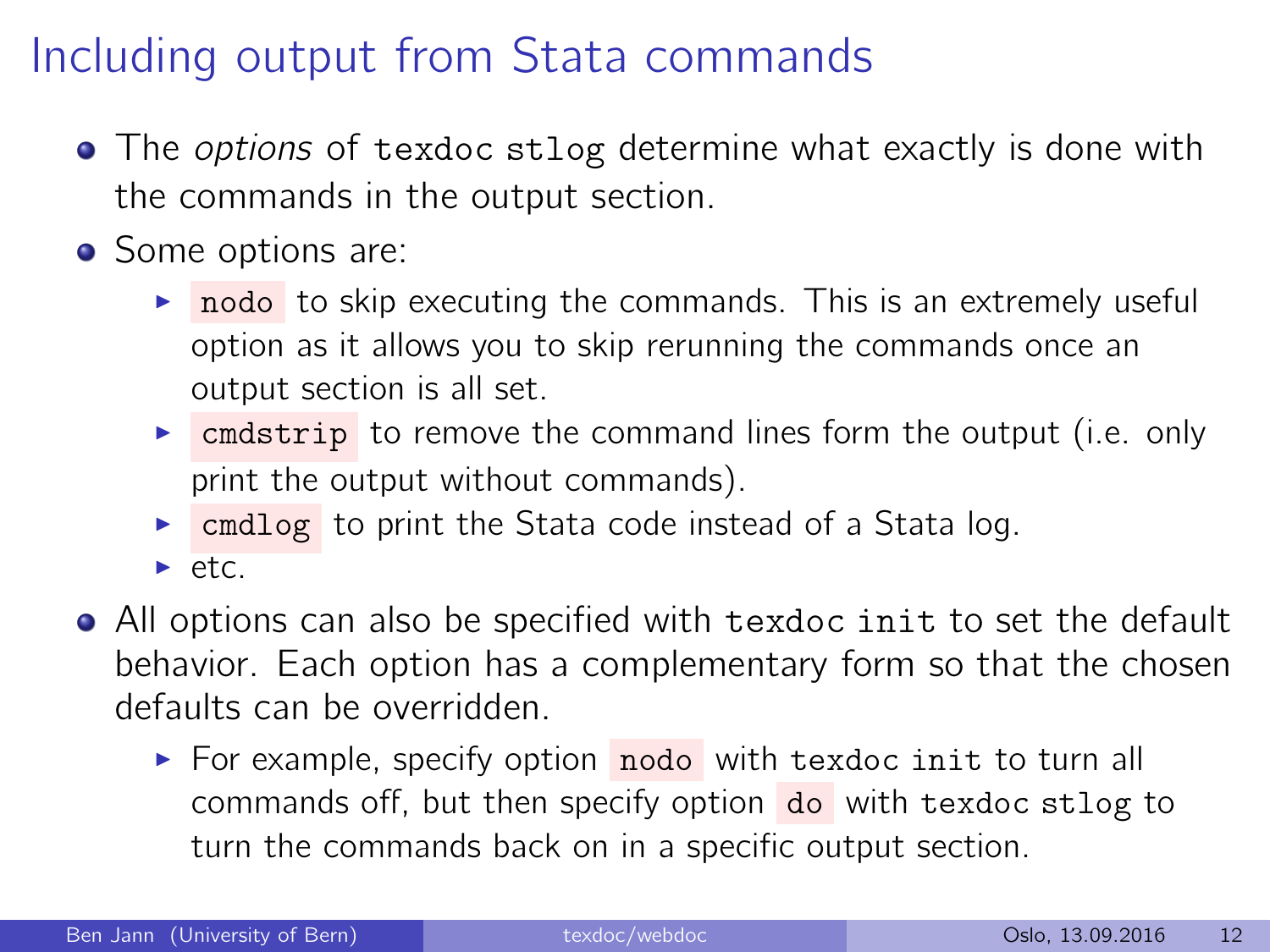## The logall option

Alternatively, if you want to automatically include all Stata output in the  $\angle$ FFX document, you can use the logall option:

```
texdocint [docname], logall [options]
/***
... LAT<sub>F</sub>X section ...
***/
... Stata commands ...
/***
... LAT<sub>F</sub>X section ...
***/
... Stata commands ...
etc.
texdoc close
```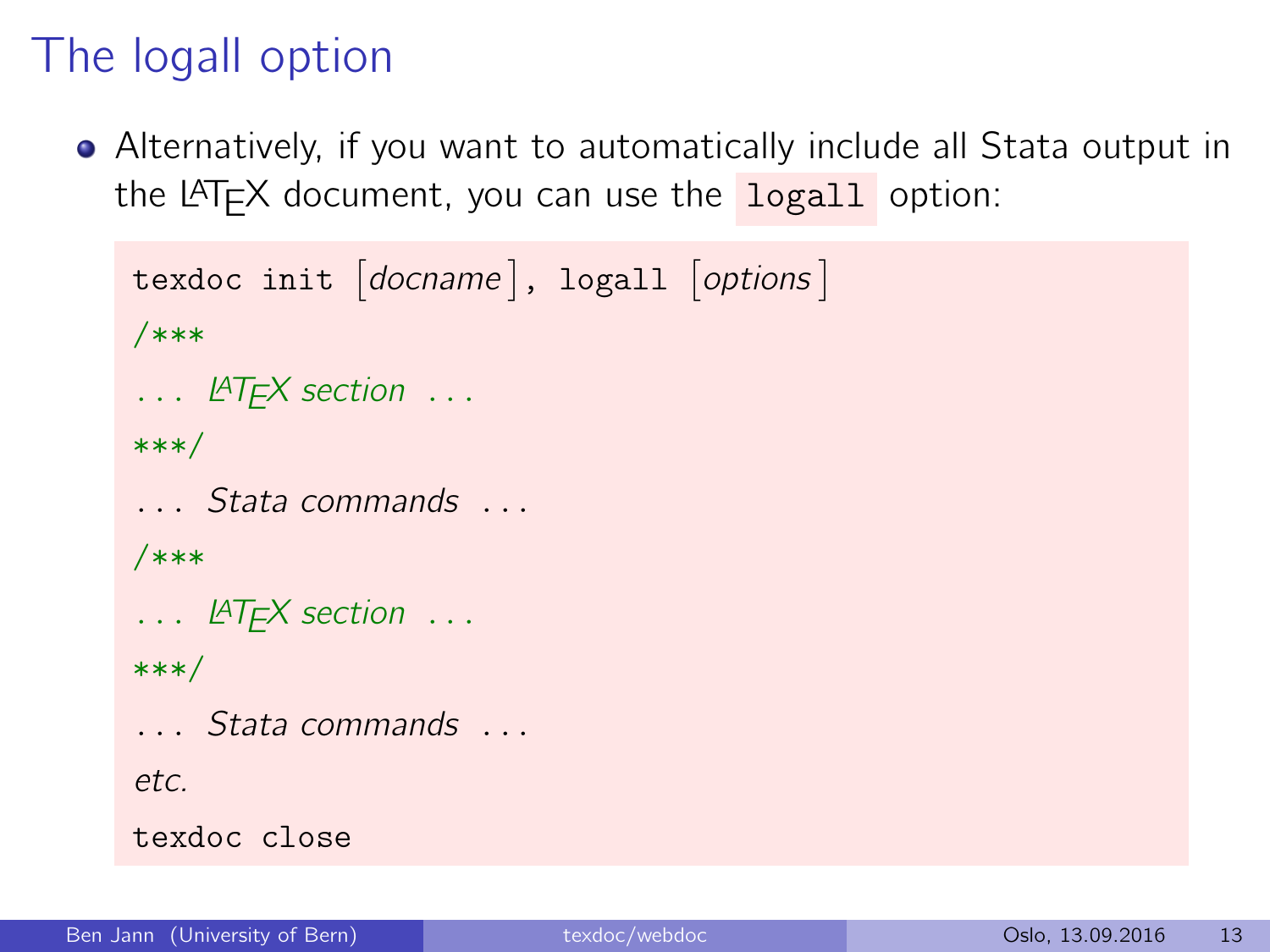## Including graphs

**•** Graphs created within a texdoc stlog section can be included in the document as follows:

```
texdoc stlog |name| , options
... Stata commands creating a graph ...
texdoc stlog close
texdoc graph [name] [, graph options ]
```
- $\triangleright$  By default, texdoc graph exports the graph from the topmost graph window and includes code in the  $L^2E^2$  document to display the graph.
- $\triangleright$  texdoc graph takes account of the settings of texdoc stlog. For example, if the nodo option has been specified (and, hence, no graph was created), texdoc graph only includes appropriate code in the  $LAT$  document without trying to export the graph.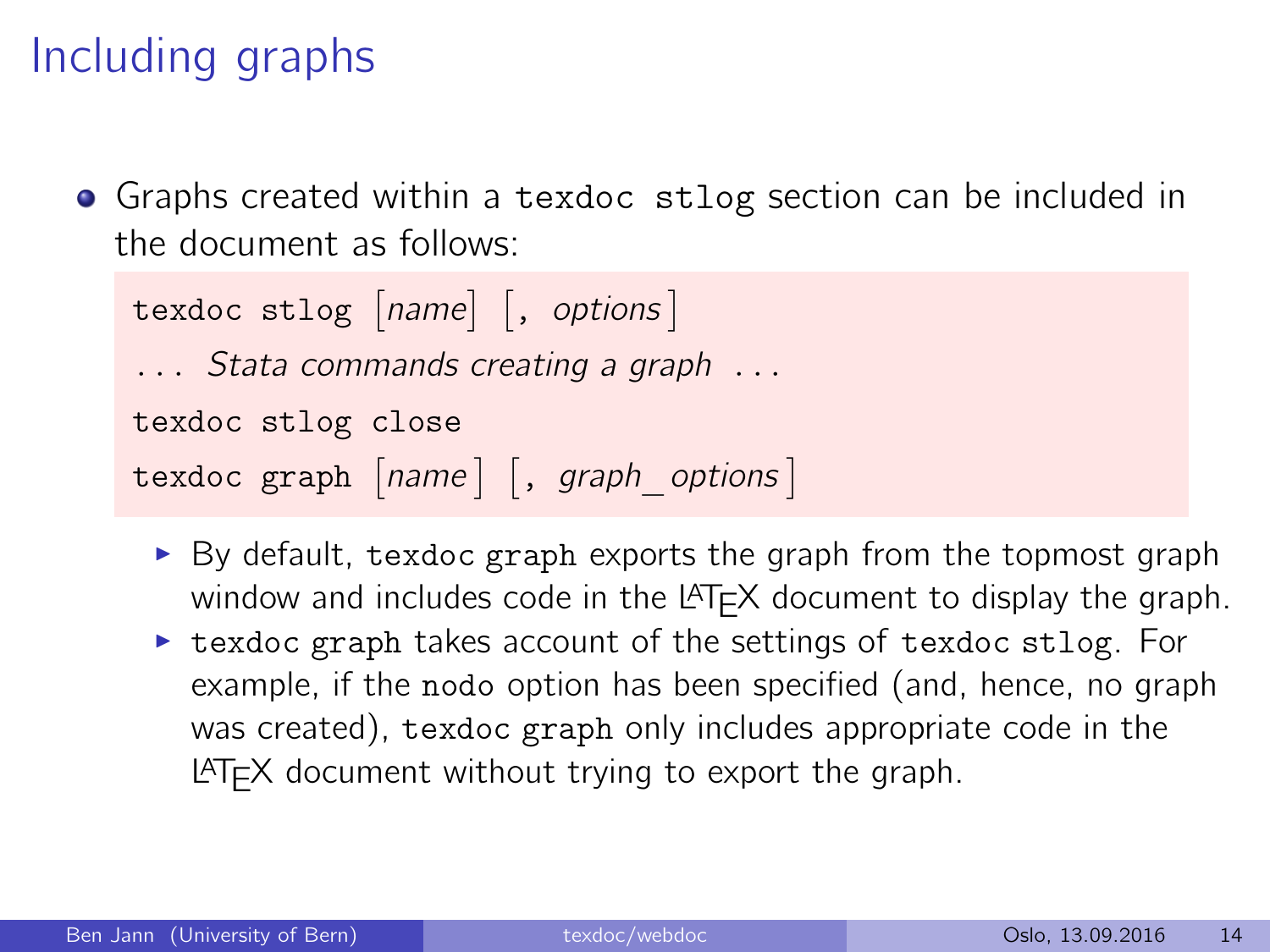## Including graphs

- $\bullet$  graph *options* determine how the graph is exported and how it is embedded in the LAT<sub>EX</sub> document. Default graph options can also be specified with texdoc init.
- Some options are:
	- **as (fileformats)** to set the output format(s). The default is as(pdf).
	- $\triangleright$  name(name) to specify the name of the graph window to be exported.
	- $\triangleright$  optargs(*args*) to pass optional arguments through to the LAT<sub>F</sub>X graph command.
	- **Figure**  $\left[\text{(args)}\right]$  to include the graph in a (floating) figure environment.
	- $\triangleright$  caption(string) to provide a caption for the figure.
	- **label(string)** to provide a cross-reference label for the figure.
	- $\blacktriangleright$  etc.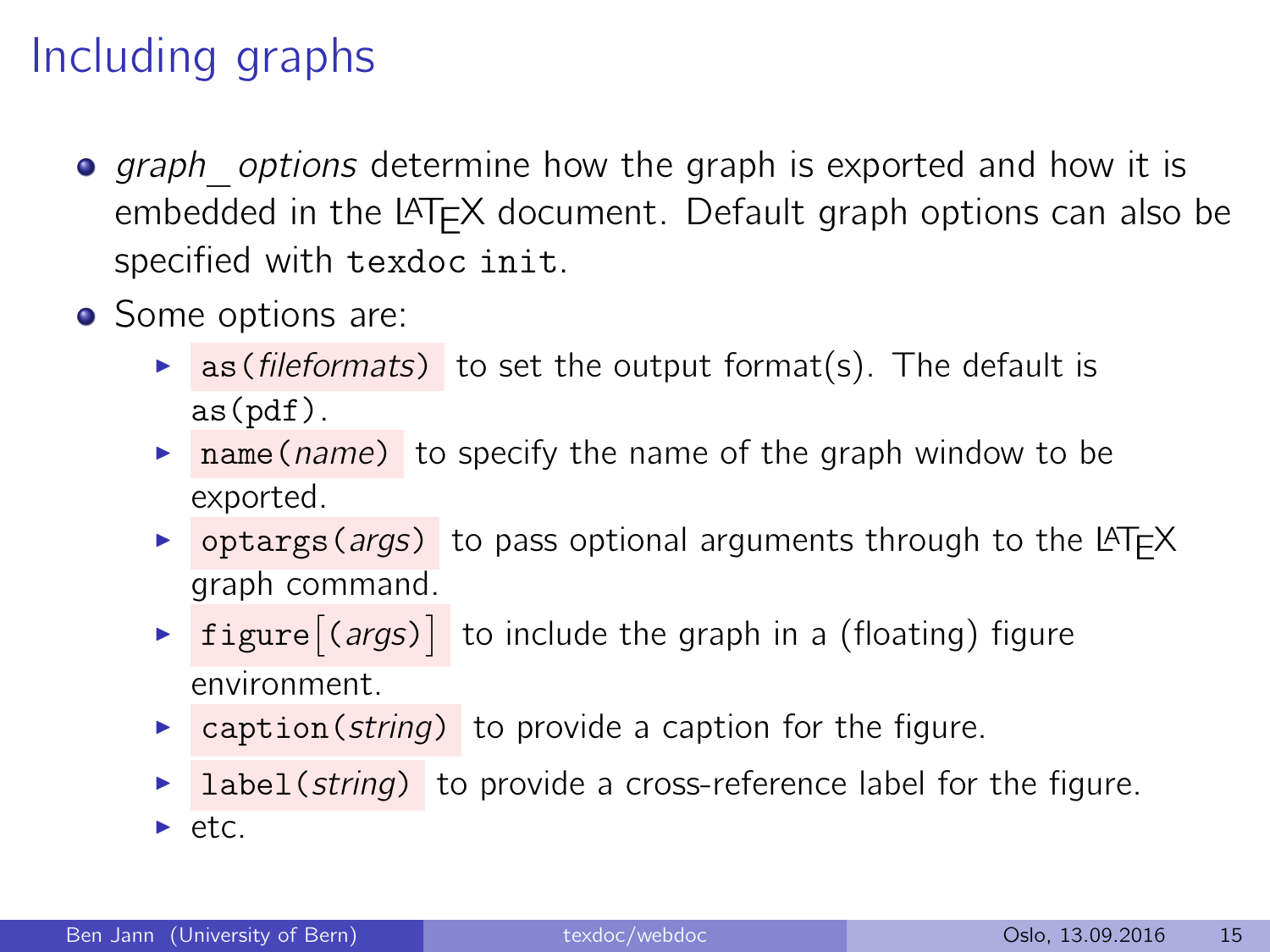## Some further commands

- $\bullet$  LAT<sub>F</sub>X:
	- $\triangleright$  texdoc write *textline* to write a single line of LATEX code. Stata macros within textline will be interpreted.
	- **Example 1** texdoc append *filename* to include LAT<sub>E</sub>X code from an external file.
- Output sections:
	- $\triangleright$  texdoc stlog  $[name]$  using *do-file*  $\lfloor$ , *options* to include Stata output from an external do-file.
	- $\triangleright$  texdoc stlog oom command to suppress output from a command and include an output-omitted tag.
	- $\triangleright$  texdoc stlog cnp to include a continued-on-next-page tag.
- Other:
	- $\blacktriangleright$  // texdoc exit to exit a texdoc do-file.
	- $\triangleright$  texdoc strip filename newname to remove all texdoc elements from a do-file.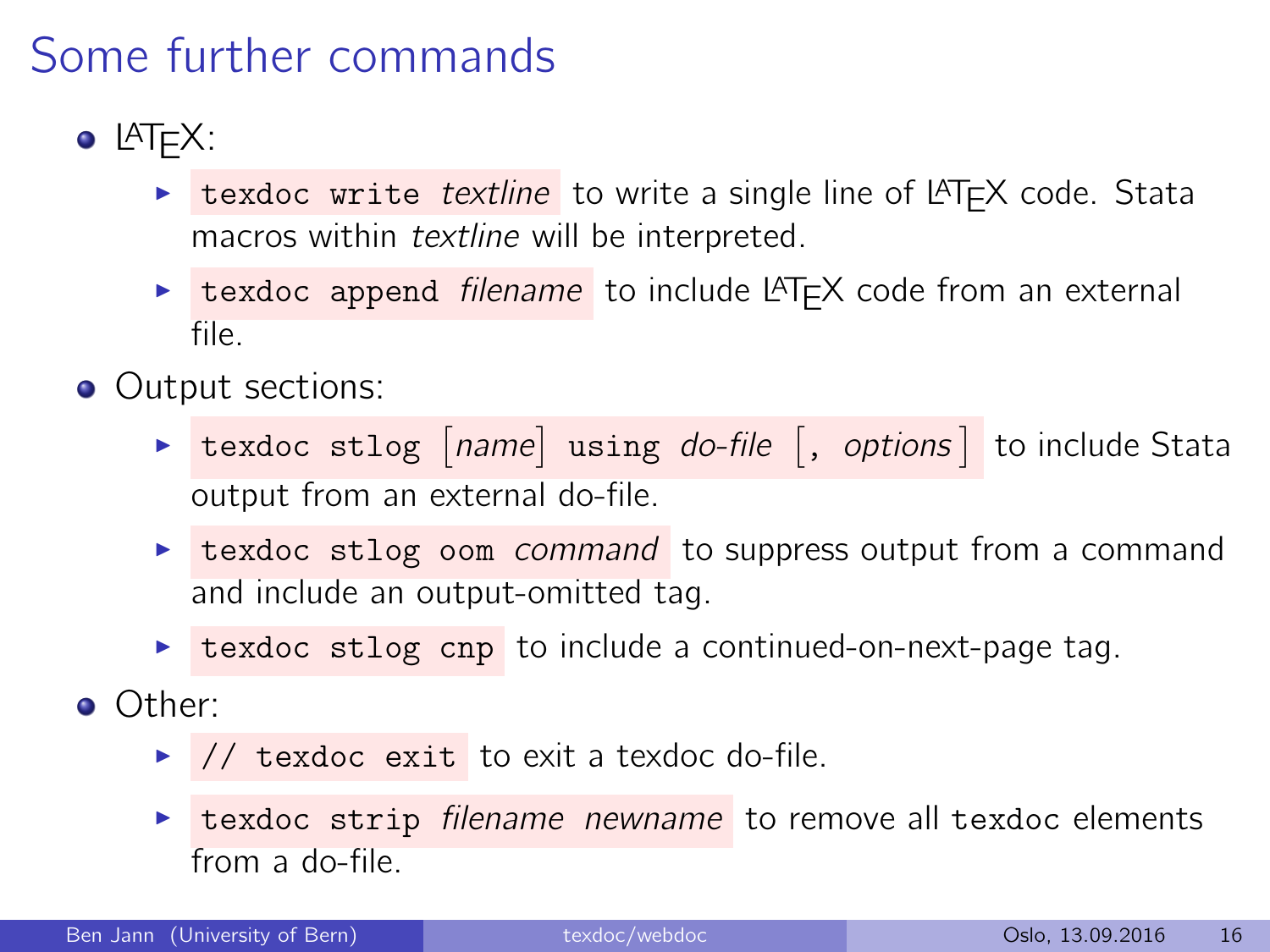#### **Examples**

- **•** Example 1
- Example 2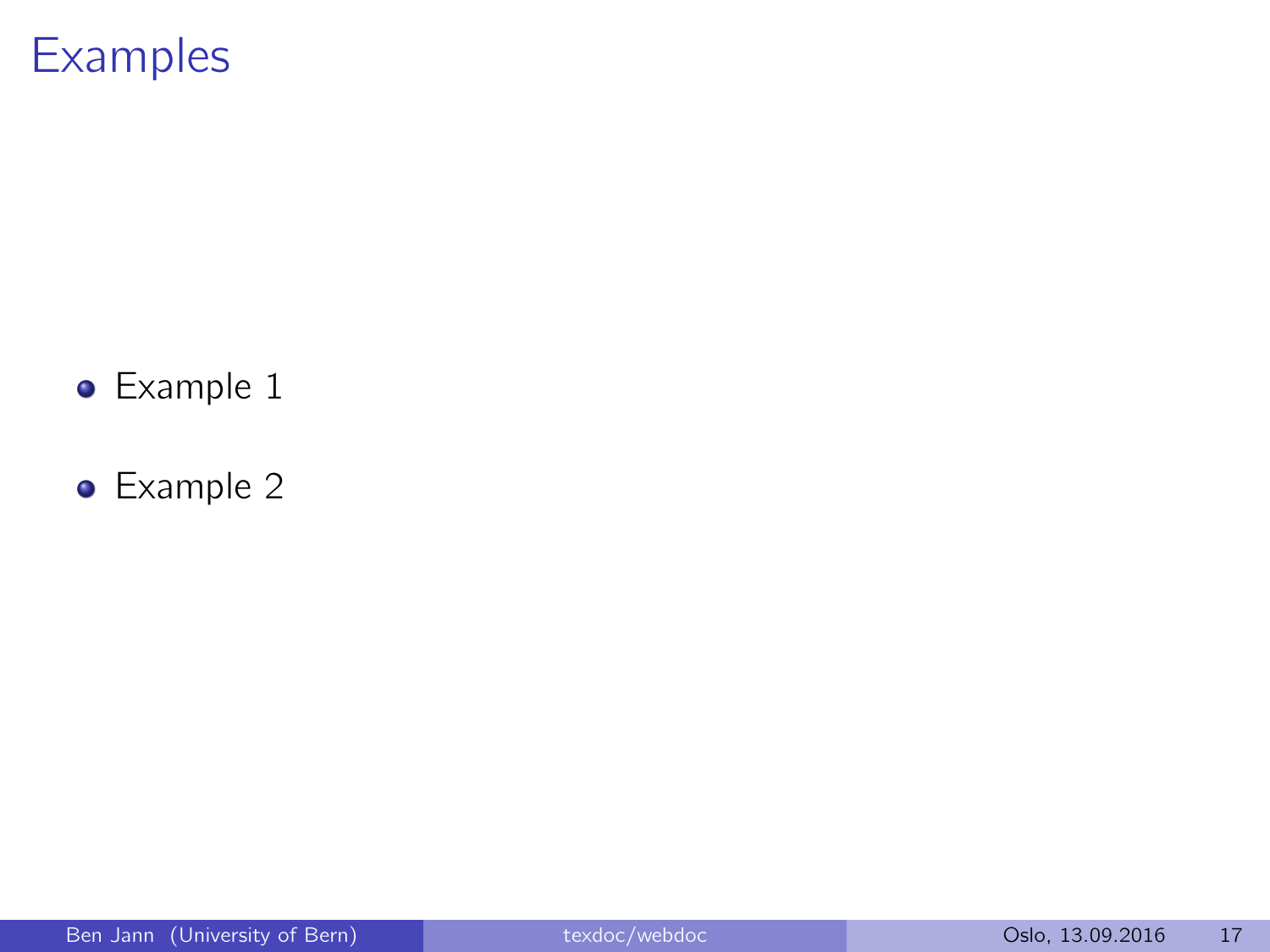## Usage of webdoc

- webdoc is very similar to texdoc, but the output is a HTML file instead of a  $L^{\text{AT}}$ FX file.
- webdoc also has a number of useful extra features.
	- $\triangleright$  webdoc init provides a header option to make things easier.
		- $\star$  Basic CSS settings.
		- $\star$  Support for [Bootstrap](http://getbootstrap.com) (including [Bootswatch](https://bootswatch.com) themes).
		- $\star$  Color schemes for Stata output.
	- $\triangleright$  webdoc toc creates a table of contents.
	- $\triangleright$  webdoc stlog has an sthlp option to translate help files including clickable navigation.
	- $\triangleright$  webdoc stlog has a dosave option to create a do-file from an output section.
	- $\triangleright$  webdoc graph can embed graphs in the output documents (using Base64 encoding or SVG).
	- $\triangleright$  webdoc set can be used to define custom HTML settings.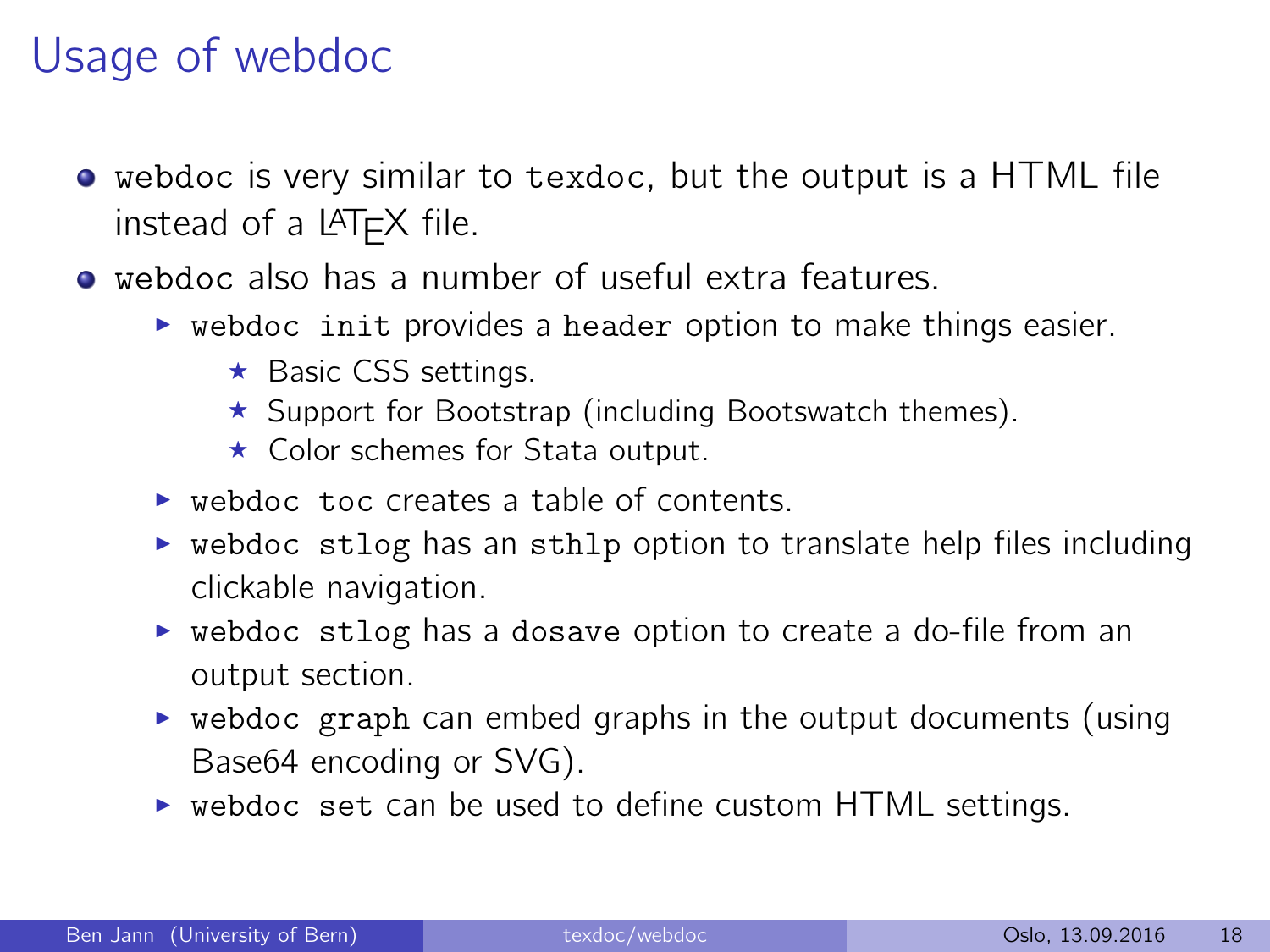## **Examples**

- **•** Formatting
	- $\blacktriangleright$  [Basic CSS header](http://repec.sowi.unibe.ch/stata/webdoc/formatting.html#h-2)
	- $\blacktriangleright$  [Stata color schemes](http://repec.sowi.unibe.ch/stata/webdoc/formatting.html#h-3)
	- $\blacktriangleright$  [Bootstrap/Bootswatch](http://repec.sowi.unibe.ch/stata/webdoc/formatting.html#h-4)
- Stata output
	- $\triangleright$  [Contents of output sections](http://repec.sowi.unibe.ch/stata/webdoc/stata-output.html#h-2)
	- $\triangleright$  [Setting the screen width](http://repec.sowi.unibe.ch/stata/webdoc/stata-output.html#h-3)
	- $\blacktriangleright$  [Displaying Stata code](http://repec.sowi.unibe.ch/stata/webdoc/stata-output.html#h-7)
	- $\blacktriangleright$  [Saving Stata code](http://repec.sowi.unibe.ch/stata/webdoc/stata-output.html#h-8)
	- $\triangleright$  [Displaying help files](http://repec.sowi.unibe.ch/stata/webdoc/stata-output.html#h-9)
- Table of contents
	- $\blacktriangleright$  [Basic usage](http://repec.sowi.unibe.ch/stata/webdoc/table-of-contents.html#h-1)
	- $\blacktriangleright$  [Adding section numbers](http://repec.sowi.unibe.ch/stata/webdoc/table-of-contents.html#h-2)
	- $\blacktriangleright$  [Formatting the TOC](http://repec.sowi.unibe.ch/stata/webdoc/table-of-contents.html#h-3)
- **•** Graphs
	- $\blacktriangleright$  [The hardcode option](http://repec.sowi.unibe.ch/stata/webdoc/graphs.html#h-6)
	- $\triangleright$  [SVG format](http://repec.sowi.unibe.ch/stata/webdoc/graphs.html#h-2)
	- $\triangleright$  [Cross-referencing](http://repec.sowi.unibe.ch/stata/webdoc/graphs.html#h-7)
- **o** Tables
	- $\triangleright$  [Using esttab \(or similar\)](http://repec.sowi.unibe.ch/stata/webdoc/tables.html#h-1)
	- $\blacktriangleright$  [Improved esttab tables](http://repec.sowi.unibe.ch/stata/webdoc/tables.html#h-2)
	- $\blacktriangleright$  [Creating custom tables](http://repec.sowi.unibe.ch/stata/webdoc/tables.html#h-3)

- **•** Using Markdown
	- $\blacktriangleright$  [Basic procedure](http://repec.sowi.unibe.ch/stata/webdoc/getting-started.html#h-2)
	- $\blacktriangleright$  [Table of contents](http://repec.sowi.unibe.ch/stata/webdoc/table-of-contents.html#h-4)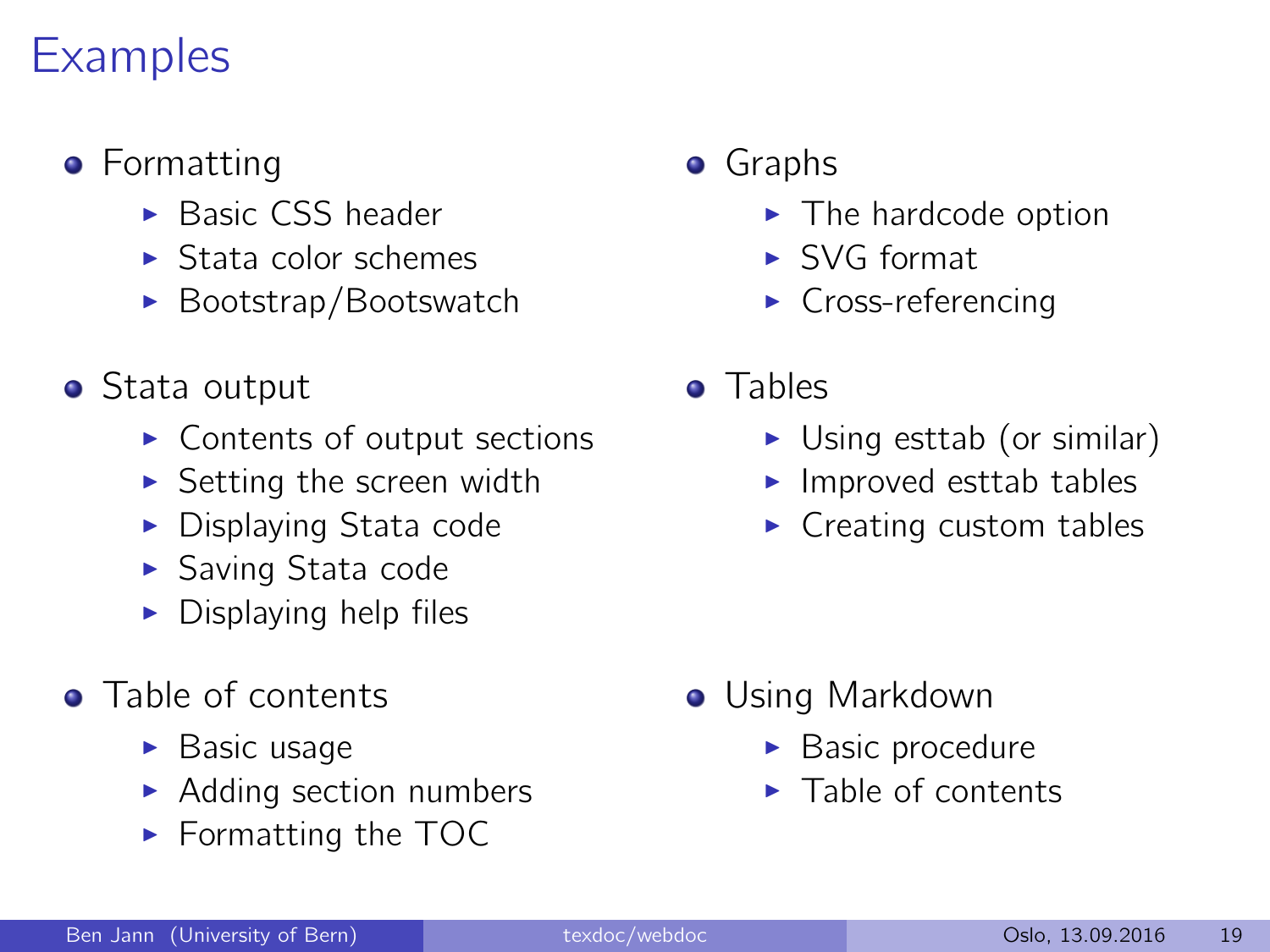## Some limitations

- Much effort has been put into making texdoc and webdoc general and robust (for example, inline comments or commands such as cd or clear all do not disturb texdoc and webdoc).
- Nonetheless, there are a number of limitations. Some of these limitations are:
	- $\triangleright$  texdoc and webdoc commands should always start on a new line, with texdoc or webdoc being the first (non-comment) word on the line.
	- $\triangleright$  texdoc and webdoc only provide limited support for the semicolon command delimiter. Do not use semicolons to delimit texdoc and webdoc commands.
	- $\triangleright$  texdoc and webdoc do not parse the contents of a do-file that is called from the main do-file using the do command. Use texdoc do and webdoc do to include nested do-files.
	- $\triangleright$  texdoc closes the default log if it is on. Use a named log to log a Stata session in which texdoc is applied.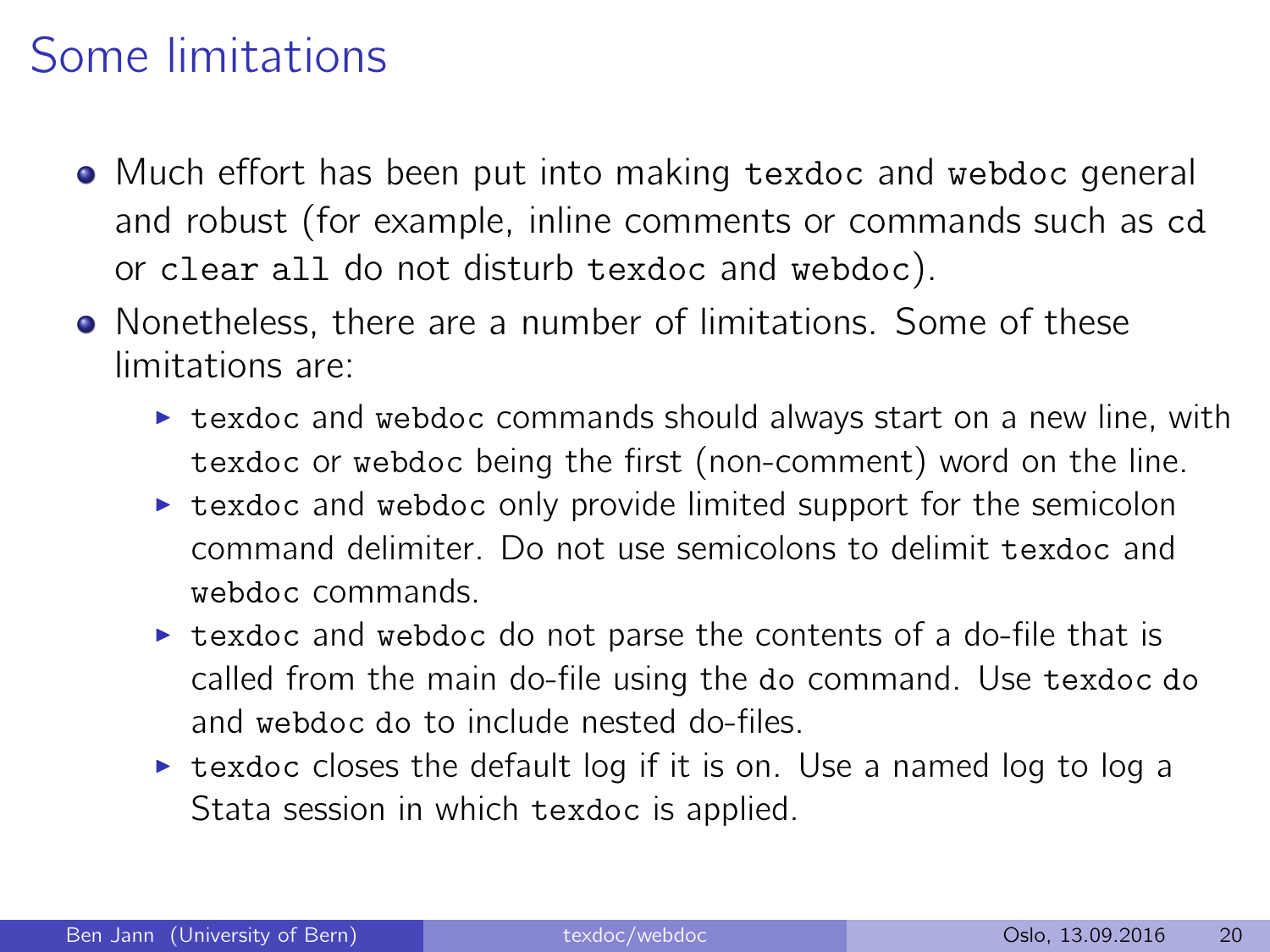#### Documentation and software

#### • Working papers:

- <http://ideas.repec.org/p/bss/wpaper/14.html> (texdoc)
- $\triangleright$  <http://ideas.repec.org/p/bss/wpaper/22.html> (webdoc)
- Stata Journal:
	- $\blacktriangleright$  Jann, Ben (2016). [Creating LaTeX documents from within Stata](http://www.stata-journal.com/article.html?article=pr0062) [using texdoc.](http://www.stata-journal.com/article.html?article=pr0062) The Stata Journal 16(2): 245-263.
	- $\blacktriangleright$  Paper on webdoc under review.
- Online documentation:
	- ▶ <http://repec.sowi.unibe.ch/stata/texdoc>
	- $\triangleright$  <http://repec.sowi.unibe.ch/stata/webdoc>